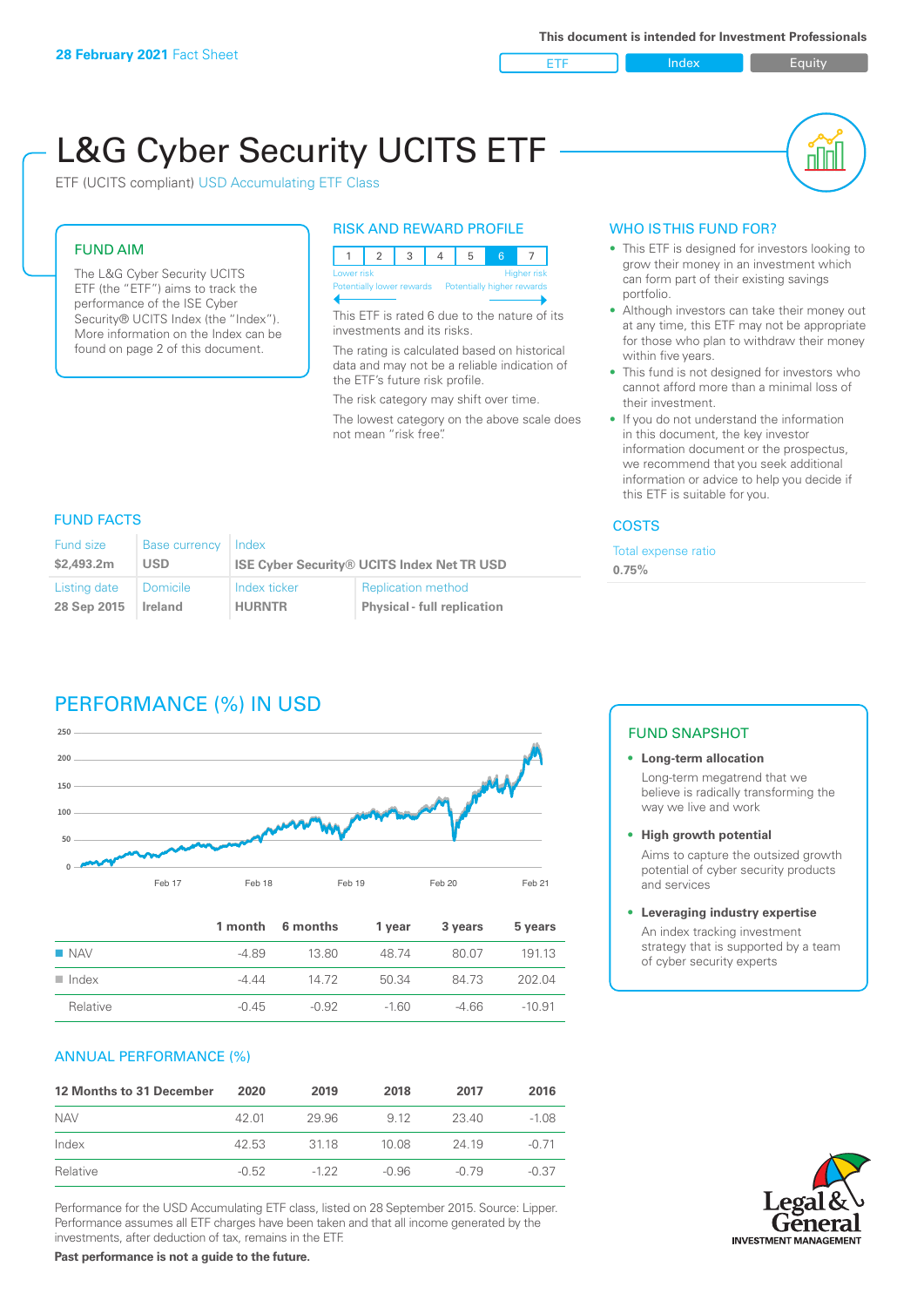# L&G Cyber Security UCITS ETF

INDEX BREAKDOWN

The breakdowns below relate to the Index. The ETF's portfolio may deviate from the below. All data source LGIM unless otherwise stated. Totals may not sum to 100% due to rounding.





■ Top 10 constituents 25.6%  $\blacksquare$  Rest of Index 74.4% No. of constituents in Index 57

# TOP 10 CONSTITUENTS (%)

| <b>Blackberry</b>        | 3.5 |
|--------------------------|-----|
| <b>Fingerprint Cards</b> | 3.2 |
| Fortinet                 | 2.6 |
| Juniper Networks         | 24  |
| NetScout Systems         | 24  |
| CrowdStrike              | 23  |
| Palo Alto Networks       | 2.3 |
| Cisco Systems            | 2.3 |
| Digital Arts             | 2.3 |
| Vmware                   | 23  |
|                          |     |

## INDEX DESCRIPTION

The Index aims to track the performance of a basket of stocks of companies that are actively engaged in providing cyber security technology and services.

The Index is comprised of companies which are publically traded on various stock exchanges around the world that generate a material proportion of their revenues from the cyber security industry. The industry is deemed to be comprised of companies in the following two subsectors: (1) Infrastructure Providers that develop hardware and software for safeguarding internal and external access to files, websites and networks; and (2) Service Providers that provide consulting and secure cyber-based services.

A company is only eligible for inclusion in the Index if it is of a sufficient size (determined by reference to the total market value of its shares) and it is sufficiently "liquid" (a measure of how actively its shares are traded on a daily basis).

Within the Index, the weights allocated to the Infrastructure Provider and Service Provider subsectors are determined by reference to the relative size of each sector (i.e. the total market value of the shares of all companies within each subsector). Initially, the companies are equally weighted within each subsector. However, an adjustment to the weights is made if any company falls short of a liquidity test that is applied to each company individually.

#### INVESTMENT MANAGER

GO ETF Solutions LLP is the investment manager for each of the exchange traded funds (ETFs) issued by Legal & General UCITS ETF Plc and is responsible for the day-to-day investment management decisions for this ETF. The team is highly experienced with respect to all aspects relating to the management of an ETF portfolio, including collateral management, OTC swap trading, adherence to UCITS regulations and counterparty exposure and monitoring.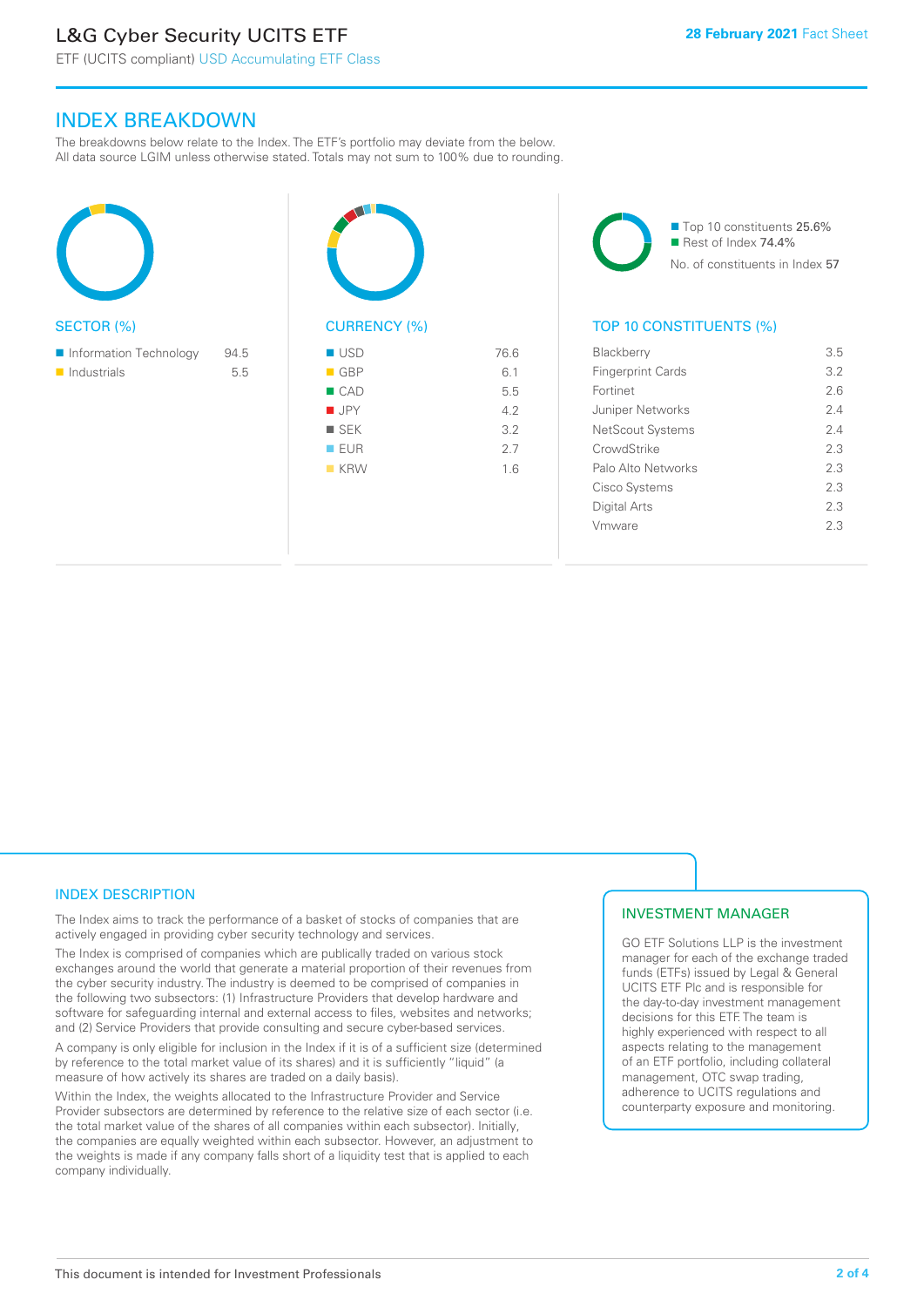# L&G Cyber Security UCITS ETF

ETF (UCITS compliant) USD Accumulating ETF Class

#### KEY RISKS

- The value of an investment and any income taken from it is not guaranteed and can go down as well as up; you may not get back the amount you originally invested.
- An investment in the ETF involves a significant degree of risk. Any decision to invest should be based on the information contained in the relevant prospectus. Prospective investors should obtain their own independent accounting, tax and legal advice and should consult their own professional advisers to ascertain the suitability of the ETF as an investment.
- The value of the shares in the ETF is directly affected by increases and decreases in the value of the Index. Accordingly the value of a share in the ETF may go up or down and a shareholder may lose some or the entire amount invested.
- The ETF's ability to closely track the Index will be affected by its ability to purchase and/or sell the Index constituents and any legal or regulatory restrictions or disruptions affecting them.
- The ETF's ability to closely track the Index will also be affected by transaction costs and taxes incurred when adjusting its investment portfolio generally and/ or to mirror any periodic adjustments to the constituents of the Index. There can be no certainty that ETF shares can always be bought or sold on a stock exchange or that the market price at which the ETF shares may be traded on a stock exchange will reflect the performance of the Index.
- The ETF is subject to the risk that third party service providers (such as a bank entering into swaps with the ETF or the ETF's depositary) may go bankrupt or fail to pay money due to the ETF or return property belonging to the ETF.
- As the Index includes micro, small and medium-sized publicly traded companies, the ETF is subject to the risk that such companies may be more vulnerable to adverse business or economic events and greater and more unpredictable price changes than larger companies or the stock market as a whole.
- The ETF is subject to the risks associated with technology-focused companies that are particularly vulnerable to rapid developments in technology (which may leave their products out-of-date), government regulation and competition from domestic and foreign competitors who may have lower production costs. Such companies may also have difficulties establishing and maintaining patents, copyrights, trademarks and trade secrets relating to their products which could negatively affect their value.
- There is no capital guarantee or protection on the value of the ETF. Investors can lose all the capital invested in the ETF.

For more in[form](https://www.lgimetf.com/)ation, please refer to the key investor information document on our website <sup>7</sup>

#### TRADING INFORMATION

| <b>Exchange</b>           | <b>Currency ISIN</b> |              | <b>SEDOL</b>   | <b>Ticker</b> | <b>Bloomberg</b> |
|---------------------------|----------------------|--------------|----------------|---------------|------------------|
| London Stock Exchange USD |                      | IE00BYPLS672 | <b>BYPLS67</b> | <b>USPY</b>   | USPY IN          |
| London Stock Exchange GBP |                      | IE00BYPLS672 | BYRGP36        | ISPY          | <b>ISPY LN</b>   |
| Borsa Italiana            | <b>EUR</b>           | IE00BYPLS672 | <b>BYV7098</b> | ISPY          | <b>ISPY IM</b>   |
| Deutsche Börse            | <b>EUR</b>           | IE00BYPLS672 | <b>BYRMFH8</b> | <b>USPY</b>   | <b>USPY GY</b>   |
| <b>SIX Swiss Exchange</b> | CHF                  | IE00BYPLS672 | <b>RYSXHT6</b> | ISPY          | <b>ISPY SW</b>   |
| <b>NYSE Euronext</b>      | FUR                  | IF00BYPLS672 | BF33SD9        | <b>ISPY</b>   | <b>ISPY NA</b>   |

The currency shown is the trading currency of the listing.



#### SPOTLIGHT ON LEGAL & GENERAL INVESTMENT MANAGEMENT

We are one of Europe's largest asset managers and a major global investor, with assets under management of €1,431.1 billion (as at 31 December 2020). We work with a wide range of global clients, including pension schemes, sovereign wealth funds, fund distributors and retail investors.

Source: LGIM internal data as at 31 December 2020. The AUM disclosed aggregates the assets managed by LGIM in the UK, LGIMA in the US and LGIM Asia in Hong Kong. The AUM includes the value of securities and derivatives positions.

#### COUNTRY REGISTRATION



**SP** United Kingdom

## TO FIND OUT MORE



#### **Index Disclaimer**

Nasdaq, Inc. and its respective affiliates do not guarantee the accuracy and/or the completeness of the ISE Cyber Security® UCITS Index (the "Index") or any data included therein and Nasdaq, Inc. and its respective affiliates shall have no liability for any errors, omissions, or interruptions therein. Nasdaq, Inc. and its respective affiliates make no warranty, express or implied, as to results to be obtained by the adviser, owners of the ETF, or any other person or entity from the use of the Index or any data included therein. Nasdaq, Inc. and its respective affiliates make no express or implied warranties, and expressly disclaim all warranties, of merchantability or fitness for a particular purpose or use with respect to the Index or any data included therein. Without limiting any of the foregoing, in no event shall Nasdaq, Inc. or its respective affiliates have any liability for any lost profits or indirect, punitive, special or consequential damages or losses, even if notified of the possibility of such damages.